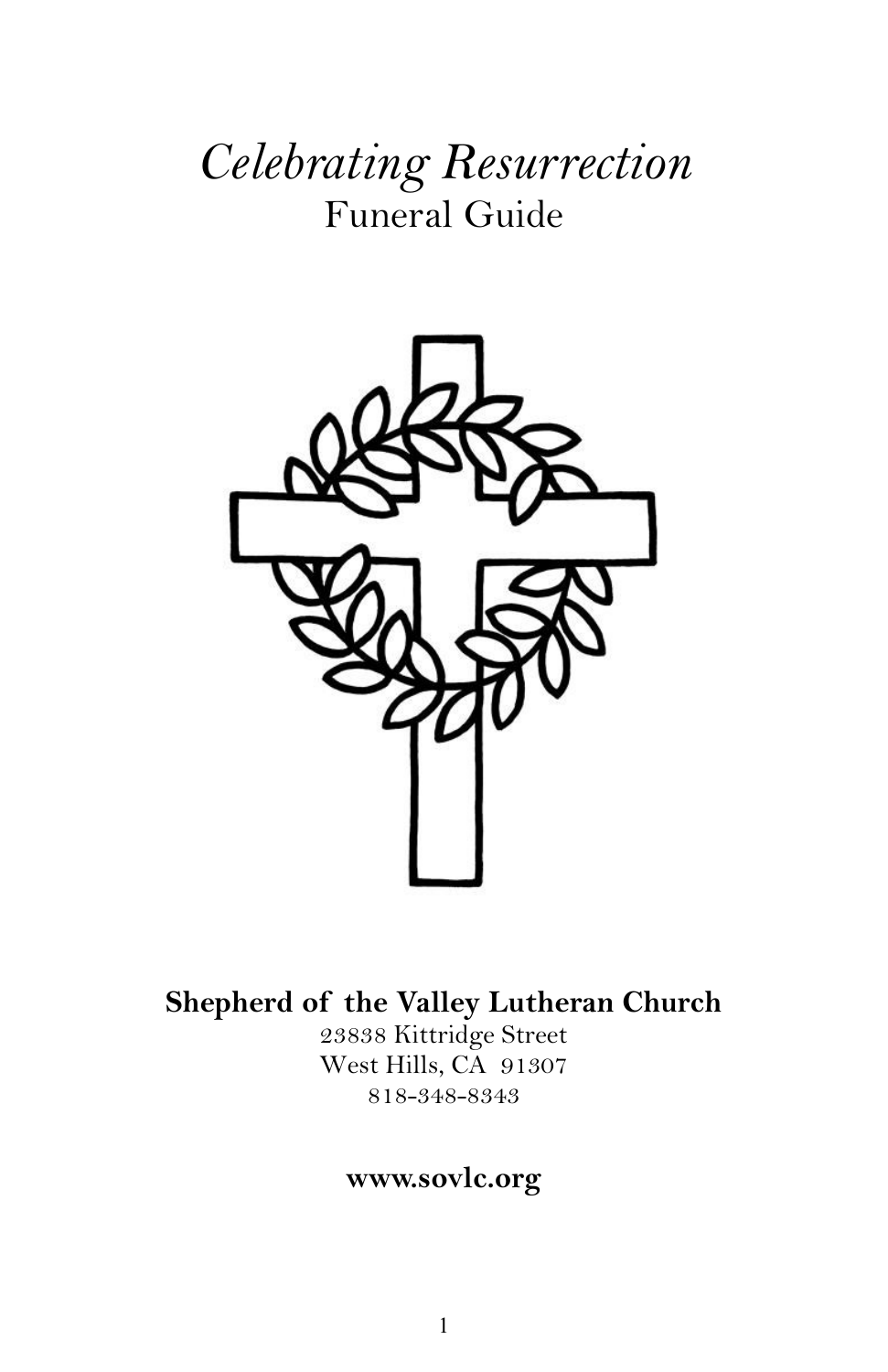# **In this booklet...**

| Caring for Loved Ones in Grief | p. 3              |
|--------------------------------|-------------------|
| Planning Worship               | p. 4              |
| Memorial Gifts / Flowers       | p. 5              |
| Receptions                     | p. 6              |
| Resources                      | p. 7              |
| Fees and Honoraria             | p. 7              |
| Contact Us                     | <b>Back Cover</b> |

During the COVID-19 pandemic, guidelines remain subject to change and options may be limited. Our church complies with current local, state, and federal regulations and recommendations and makes keeping a safe, healthy environment for everyone a priority. Your understanding and compliance are appreciated.

*We do not live to ourselves, and we do not die to ourselves. If we live, we live to the Lord, and if we die, we die to the Lord; so then, whether we live or whether we die, we are the Lord's. -* Romans 14:7-8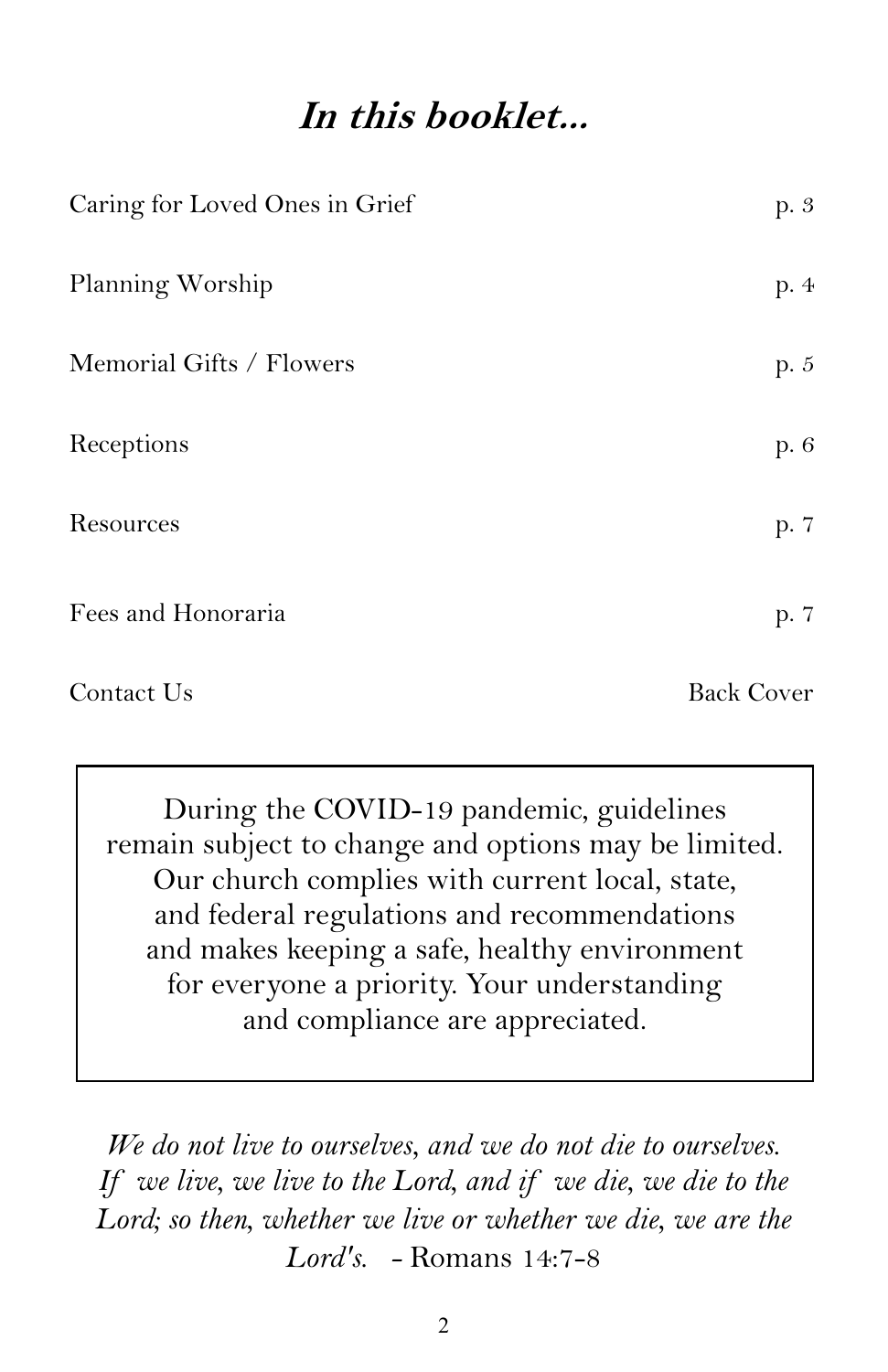# **Caring for Loved Ones in Grief**



The death of a loved one is a powerful and singular experience. Every death, like every life, is unique. Emotions are rich, multiple, and complex. There is no one right way to grieve, and different people in different circumstances will grieve very differently.

Please be gentle and kind with yourself and with others during this time of loss. Allow time to listen, laugh, cry, and process feelings and meanings. Do not force, rush or suppress grief. Do not judge or criticize unexpected reactions. Seek and offer support whenever needed, possible, and appropriate.

Please remember that Christ's church is here to accompany you and your loved ones on the grief journey. Do not hesitate to contact us. Reach out to the pastor for personal, confidential spiritual care and guidance when needed. Request a carefully trained Stephen Minister for long term listening and support. Attend worship and take comfort and nourishment from the service and community. Let us share God's love with you not only at the funeral or memorial service, but also throughout the difficult days ahead.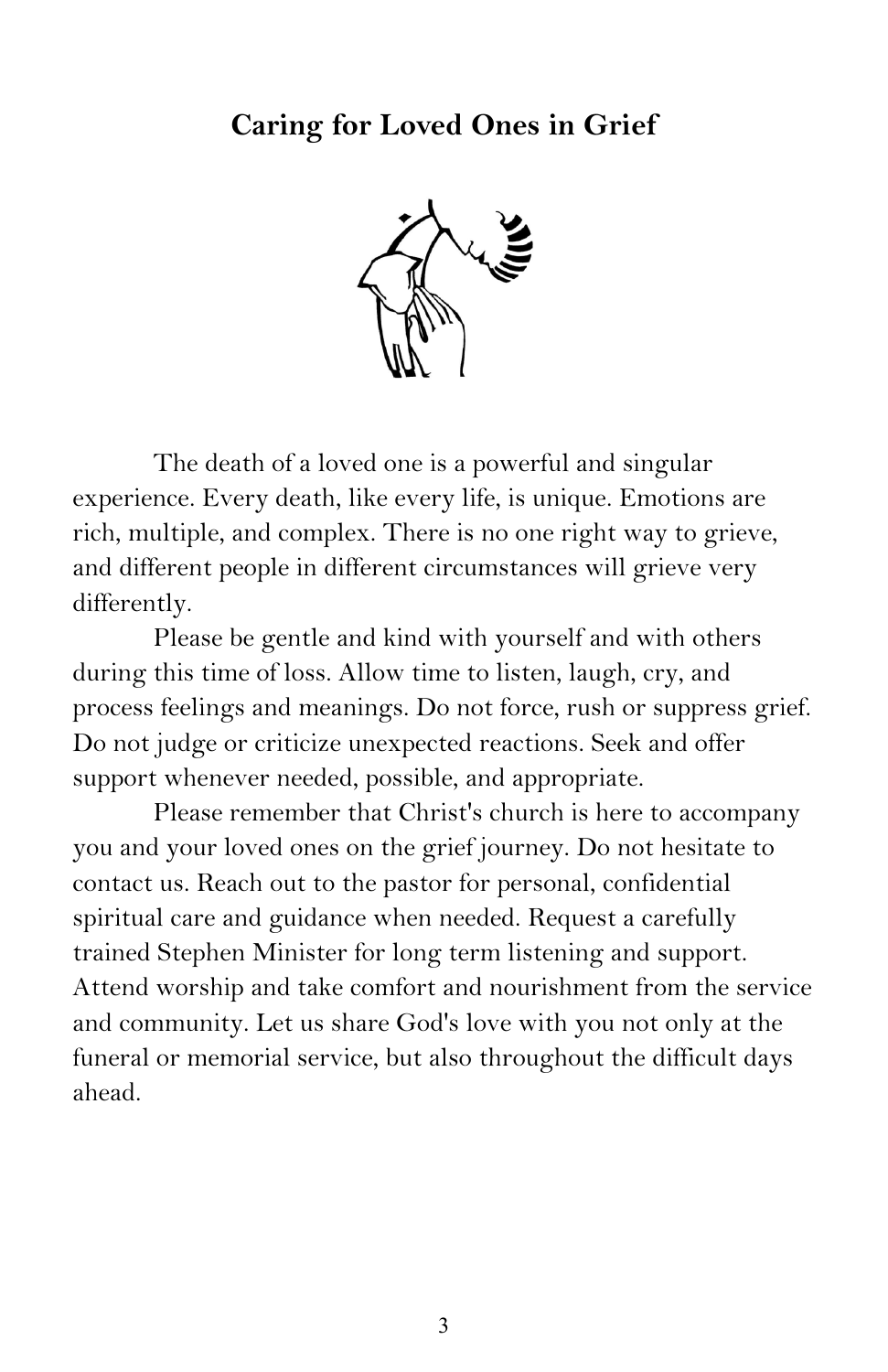# **Planning Worship**

As soon as you are ready to plan a funeral or memorial service for your loved one, **please contact the pastor to schedule a meeting as well as the service date and time** (818/348-8343 or bhiortdahl $@$ sovls.org). We will make every reasonable effort to adjust schedules to fit your needs, but please understand that certain times might be unavailable due to prior commitments and holy days.

The meeting with the pastor has two purposes: to plan the specifics of the service, and to share memories and stories. This helps the pastor personalize the message and also gives you time to pause and reflect upon the life and legacy of your loved one. In planning the service, there are two guiding principles: it is Christian worship, and it honors the deceased.

A basic outline of the usual service order is as follows:

Welcome Entrance Hymn Apostolic Greeting and Prayer of the Day Brief Remembrances (optional) Scripture Readings Sermon Hymn of the Day Prayers Holy Communion (optional) Commendation and Blessing Sending Hymn Dismissal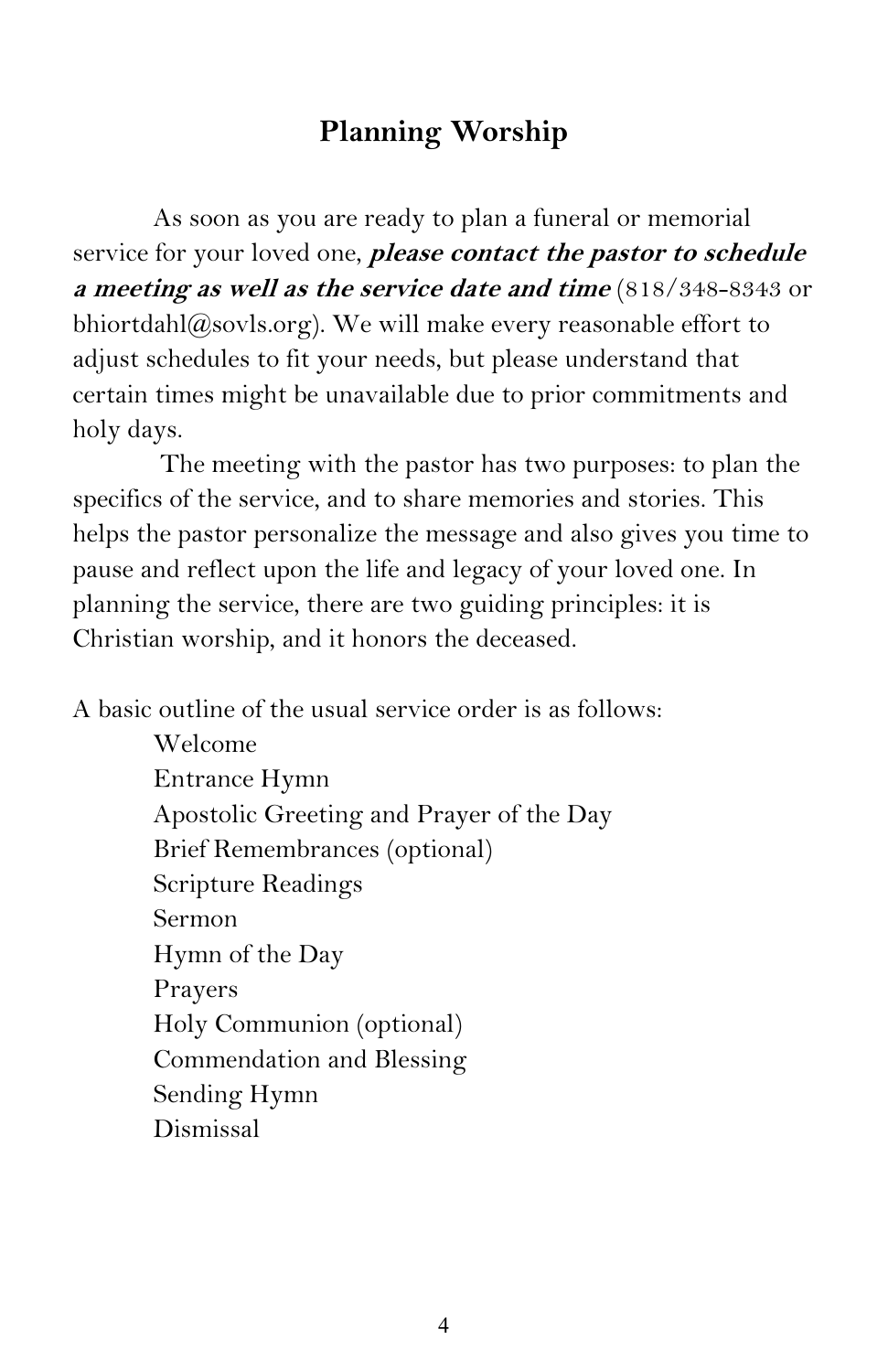**Holy Communion** is appropriate when all feel welcome to participate. If it will unite the room, it is encouraged. If it will divide the room because of a multiplicity of traditions, it is counterproductive and discouraged.

**Scripture readings and hymns** are selected by the family in consultation with the pastor. **Special music** may also be added. Brief **remembrances** and other readings may also be shared before the reading of Scripture.

**Military honors** and/or **video tributes** may precede the service. Please consult with the pastor about all of these possibilities at the meeting.

The placement of flowers, photo displays, and other sanctuary decorations is at the discretion of the pastor. Balloons and plastic flowers are not permitted. The color for the day is determined by the Christian calendar.

# **Memorial Gifts**

Many people honor those who have died with monetary memorial gifts to a charity of the family's choice. Please notify the pastor or church office of one or more recipients for such gifts. A basket will be placed in the narthex (sanctuary lobby) with a sign inviting contributions.

#### **Flowers**

Please take and enjoy all flowers received. If appropriate, one small altar arrangement may be left to adorn the altar for the upcoming Sunday and a remembrance may be placed in that Sunday's worship bulletin. Please do not leave the rest of the flowers behind at the church. Thank you.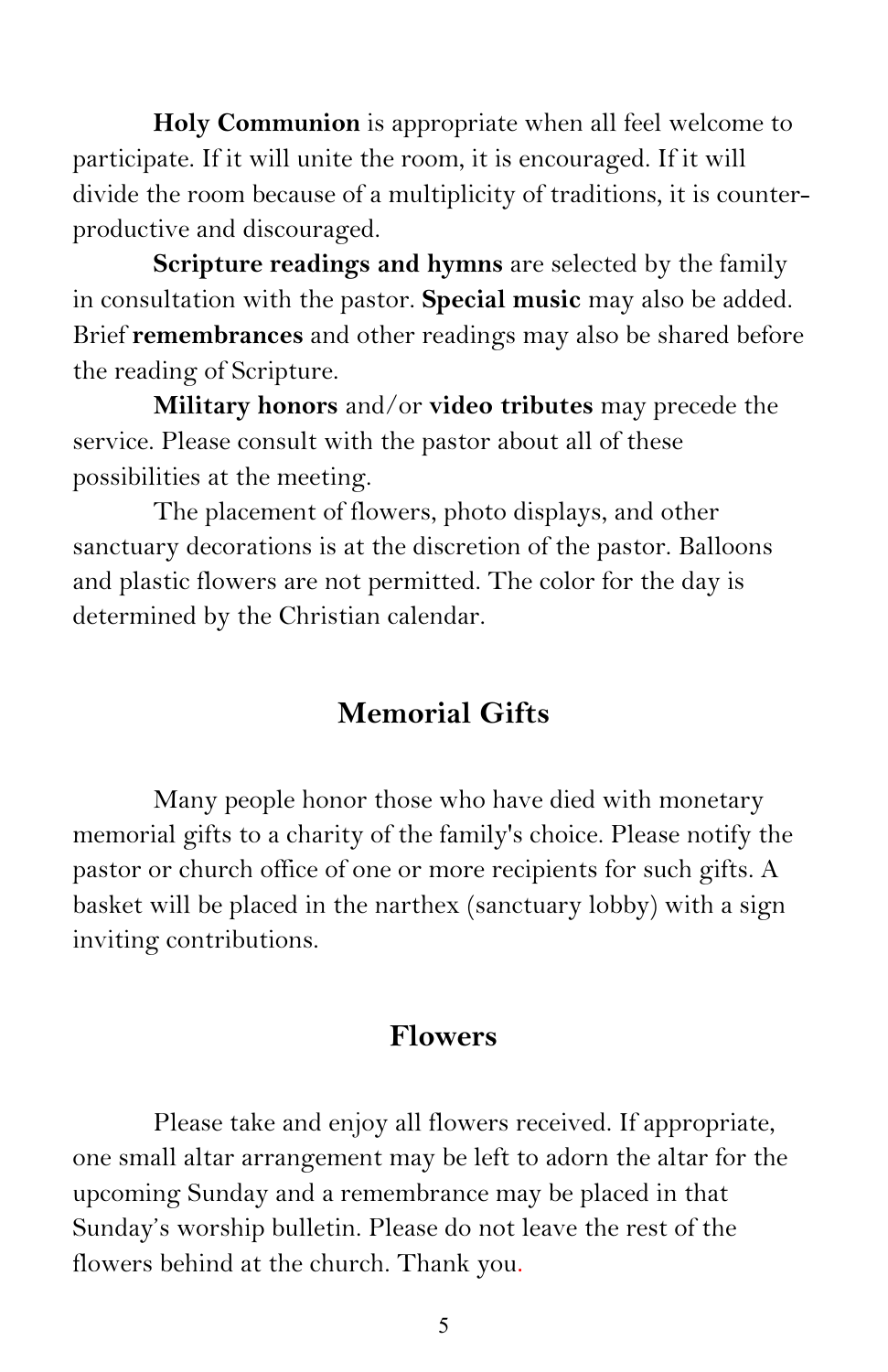# **Receptions**

Founders Hall is available for receptions following worship. Regrettably at this time, the church is unable to guarantee volunteers to provide hospitality. Table decorations, displays, and full meals are at the expense and discretion of the family. Fully catered meals must be provided by Bella Donna Catering. Please speak with the pastor or church office about your plans and wishes.

Children being supervised by at least two responsible adults are welcome to use the play area outside.

In all cases, please leave things as you found them.

#### **Resources**

While the following are not required (except Bella Donna Catering for fully catered receptions), Shepherd of the Valley recommends the following vendors:

> **Catering:** Bella Donna Catering, 818/883-2115 belladonnacatering.com **Funeral Home:** Gates, Kingsley & Gates Praiswater 818/348-3354, dignitymemorial.com **Florist:** Lia's Flowers, 818/642-1308 liasflowers.com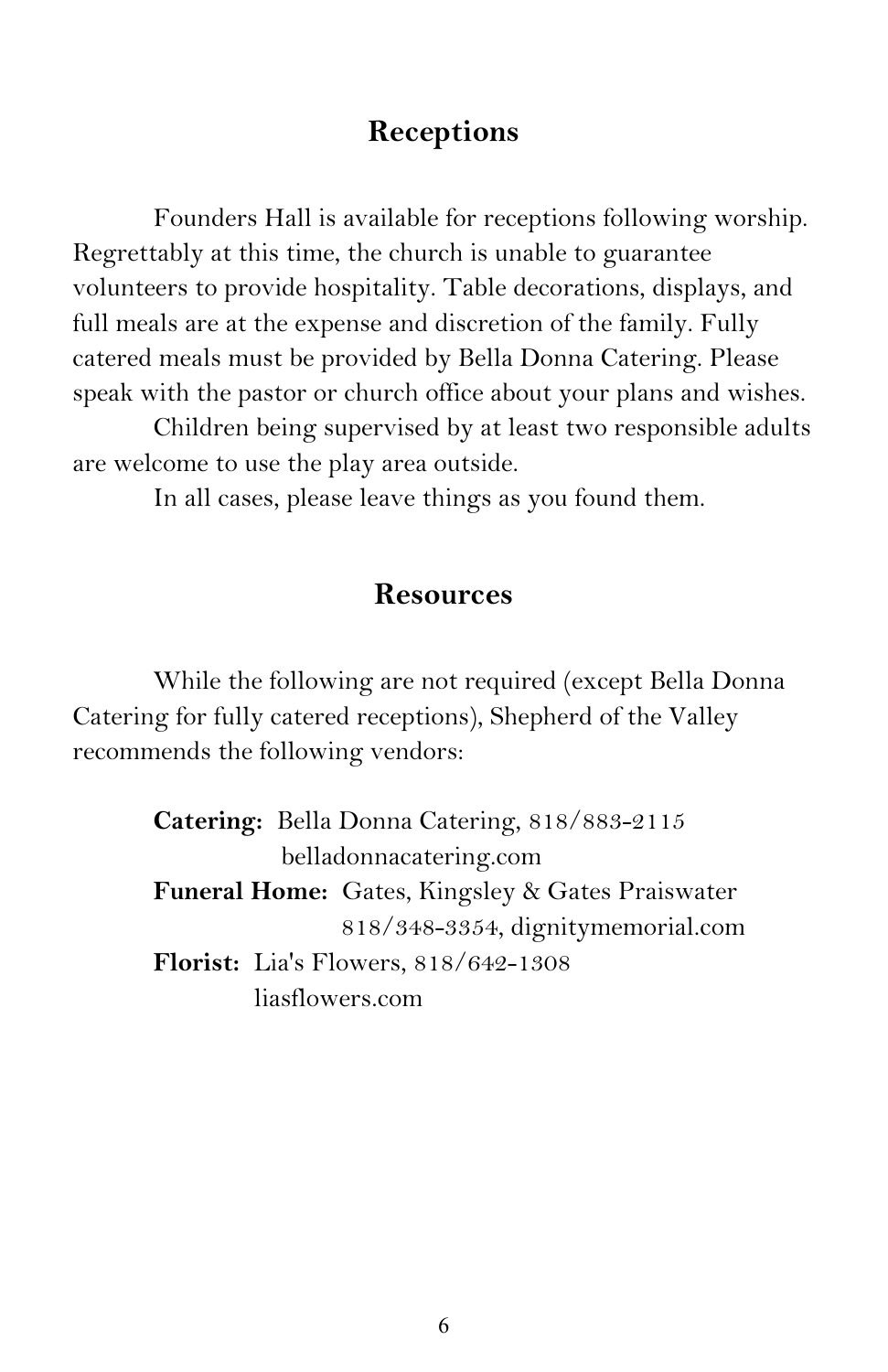### **Fees and Honoraria**

In the event of financial hardship, please speak confidentially with the pastor. Funds may be available to help offset the following costs.

For ease in processing, please pay the following with separate checks.

| Provider                                                                                     | Members | Others |
|----------------------------------------------------------------------------------------------|---------|--------|
| Shepherd of the Valley                                                                       | \$150   | \$400  |
| for use of Founders Hall, if desired                                                         |         |        |
| Reception Coordinator<br><i>if available</i>                                                 | \$150   | \$200  |
| Organist<br>usually Mark Weiser                                                              | \$150   | \$200  |
| Audio/Video (2 technicians)<br>if live streaming and/or recording service (2 techs required) | \$200   | \$300  |

*(if video presentation only (1 tech) and cost is 1/2 of above)*

Soloist, if desired varies by selection

In addition, an honorarium to the pastor *(usually Rev. Brian Hiortdahl*) is customary and appreciated. \$200 is suggested.